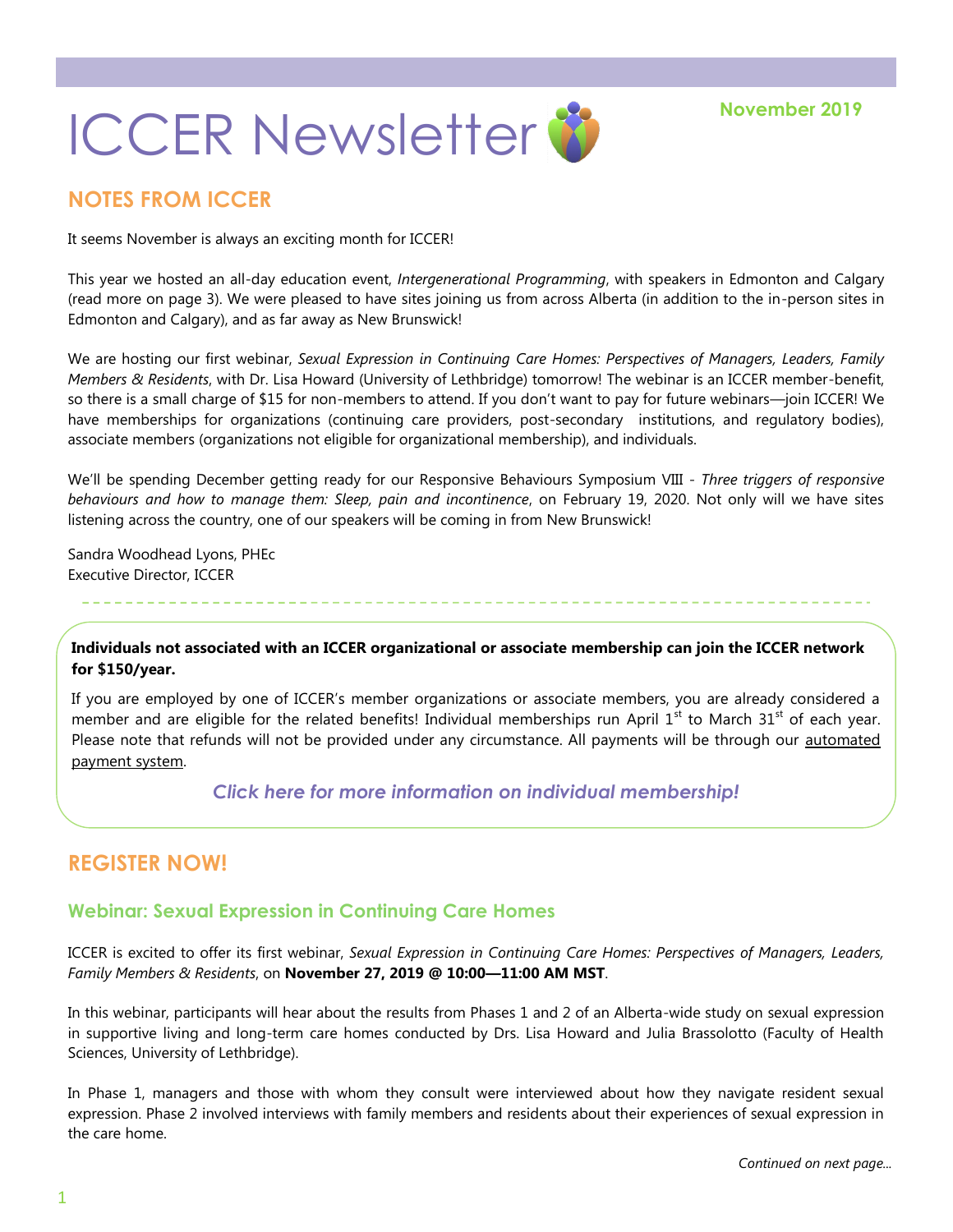## **REGISTER NOW! CONT'D**

The results highlight three dynamic tensions: 1) the tension between how sexual expression should be supported and how it is addressed in care homes; 2) the tension between private and public space in the care home; and 3) the tension between a medical model of care and a conceptualization of sexual expression as an activity of daily living.

The webinar will include time for participants to discuss the research findings as well as the recommendations from the research for a coordinated, multi-level response that includes care homes and the broader continuing care sector.



Lisa Howard (PhD, RN), has been an Assistant Professor with the Faculty of Health Sciences, University of Lethbridge since July 2014. She has taught a variety of undergraduate and graduate courses in nursing. Lisa's research interests include chronic disease, selfmanagement, health communication and sexual expression. Lisa is a Registered Nurse with experience in intensive care, community health, primary care, quality improvement, and staff development.

**This webinar is free for ICCER organizational, associate, and individual members. The cost is \$15/site for non-members to attend!** 

*[Click here for more information and to register!](http://events.constantcontact.com/register/event?llr=hnncpkfab&oeidk=a07egp5sqrjb85333aa)*

## **SAVE THE DATE!**

#### **Responsive Behaviours Symposium 2020**

Our 8th annual Responsive Behaviours Symposium will be held on **February 19, 2020** with a focus on a few issues that often lead to behaviours in continuing care. Our topics will include sleep, pain and incontinence with presentations by Dr. Cary Brown (Professor, Faculty of Rehabilitation—Occupational Therapy, University of Alberta), Verdeen Bueckert (Practice Lead, Seniors Health Strategic Clinical Network), Kathleen Hunter (Professor, Faculty of Nursing, University of Alberta) and Eve Baird (Founder of The Sleep Kit). *More information coming soon!*

### **April Networking Events**

We've already begun planning for our April 2020 events! The topic for the Networking Events will be *Caregiver-Centred Care* with speakers Dr. Jasneet Parmar and Sharon Anderson.

- **April 16, 2020—Edmonton**
- **April 20, 2020—Calgary**

### **Walk with Me: Changing the Culture of Aging in Canada**

Walk with Me 2021 will be held in **Calgary, AB** on **April 22-23, 2021**, co-hosted by the Schlegel-UW Research Institute for Aging and CapitalCare.

The biennial conference brings together older adults/residents, care providers, educators, policy makers, students and researchers from all over Canada to learn with and from each other about how to enhance the journey of aging across the continuum of care and community living.

*[Sign up to receive email updates about Walk with Me!](https://visitor.r20.constantcontact.com/d.jsp?llr=oouhosyab&p=oi&m=1125900341710&sit=7o5szg6kb&f=eef2e8fc-4a5f-445b-828e-ae3f5c81a592)*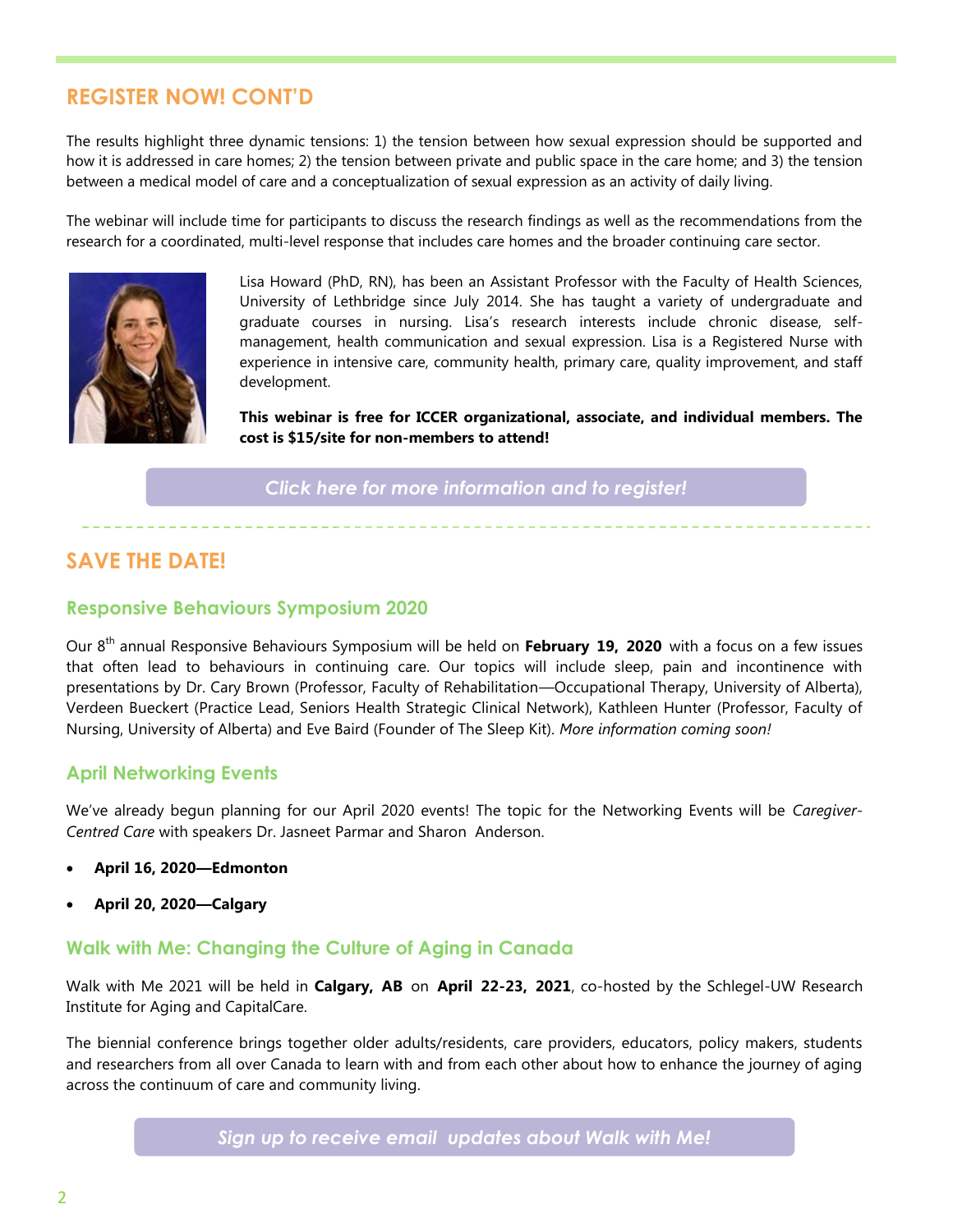## **OUT & ABOUT WITH ICCER**

#### **Intergenerational Programming**

We held our annual education event on November  $12<sup>th</sup>$ . We had a range of knowledgeable speakers share toolkits, resources, and their experiences with intergenerational programming.

Diana O'Donoghue and Kim Turcotte (City of Edmonton) shared the Intergenerational Programming Toolkit created by Age Friendly Edmonton. They reviewed how to use the toolkit from the initial planning stages and budgeting to the implementation and evaluation of an intergenerational program. Salima Suleman (Age Friendly Edmonton, pictured right) then spoke about the innovative intergenerational initiatives underway at Age Friendly Edmonton, including their podcast "The Shared Mic: Conversations for the Ages" and Street Art program.



Before lunch, Jan Hrasko (CapitalCare) presented on the Hope Kids program, a 20+ year partnership between CapitalCare Dickinsfield residents and Katherine Therrian Elementary students. She spoke of the successes the program has had for both the residents and students, as well as how they have navigated challenges such as funding.

From Calgary, Ruby Lecot (LINKages Society of Alberta) talked about the need for intergenerational programs and the broader societal outcomes they have seen as a result of their 25 years of service. We then closed the day with a presentation from Harley Hempel

(Sherwood Care) and Cameron Lafreniere (pictured right). They shared the perspectives of a continuing care provider and student involved in intergenerational programming. It was great to hear the benefits seen in the residents at Sherwood Care and the personal growth expressed by Cameron as a result of being part of Linking Generations.

*[Click here see the presentations on ICCER's website!](http://iccer.ca/education_sessions.html)*

## **SIGN-UP FOR FUTURE EVENT INVITATIONS!**

**click on the link** to be added to our distribution list!

**[Click here to subscribe!](https://visitor.r20.constantcontact.com/manage/optin?v=001MqUcqqvjwLD850nipaor0HtdI1Y9d8ED2u9ivDzRV7Gp5uTyf2p54vfsufOQXL7BcGZnnLM-9yRAw3TIqncd_CNV4yZzfE9gE8XUs-KE6So%3D)**

ICCer

**ICCED** 

## **BECOME AN ASSOCIATE MEMBER OF ICCER**

*Who is eligible for Associate Membership?* Organizations with an interest in supporting and improving continuing care in Alberta, but who are not continuing care provider organizations, post-secondary institutions, or regulatory bodies.

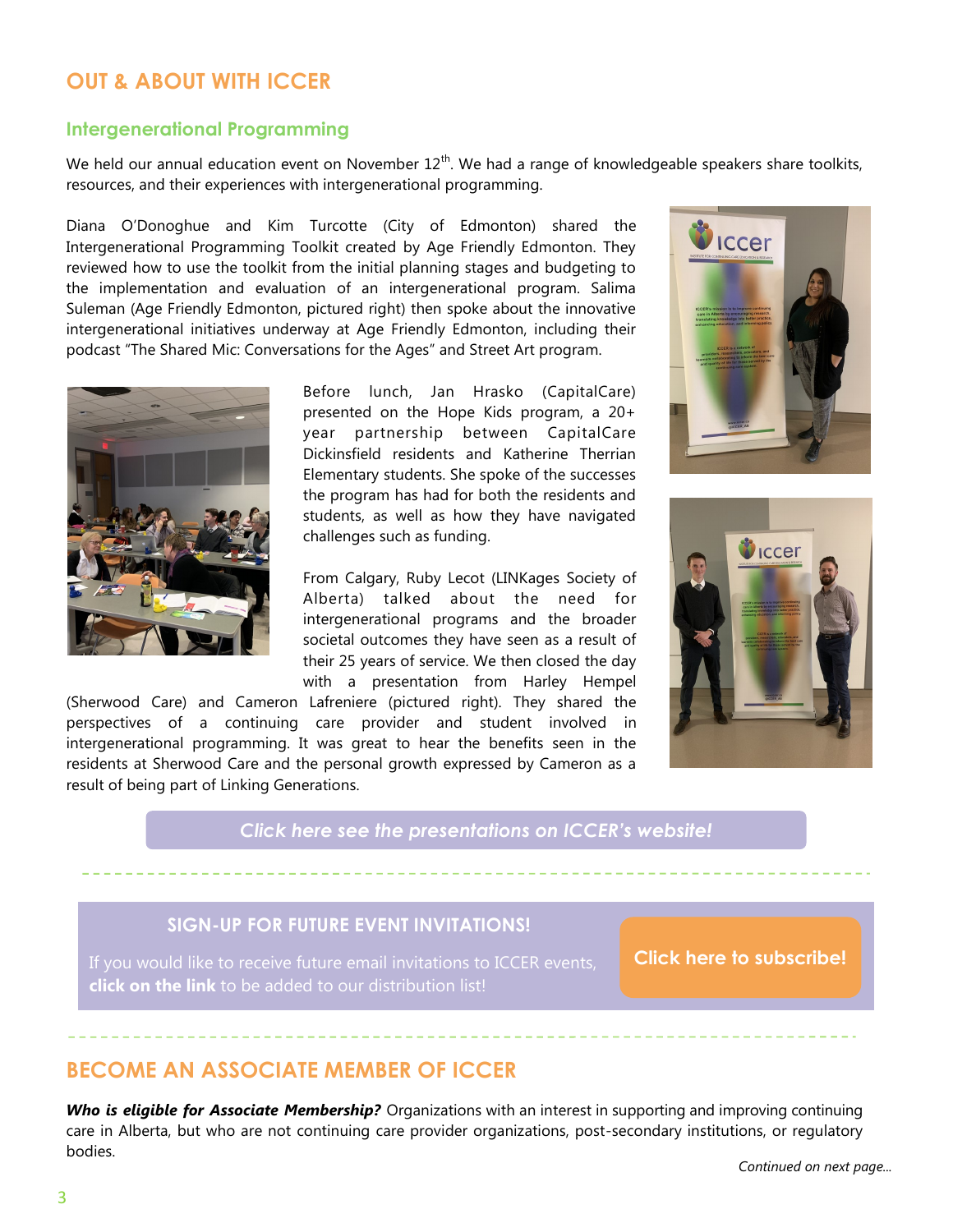# **BECOME AN ASSOCIATE MEMBER OF ICCER CONT'D**

*What are the benefits of Associate Membership?* Benefits are similar to, but not as extensive as those for Organizational Members. Associate Members will not participate in the governance of ICCER but will receive…

- The opportunity to network and collaborate with like-minded organizations in both formal and informal ways;
- The ability for researchers and providers to discuss continuing care research needs;
- The opportunity for staff to join meaningful Communities of Practice (CoPs) in order to learn and collaborate;
- Limited free attendance to all ICCER events (no more than 5 registrations in-person or webinar link/event), unless a charge is required, in which case members pay a reduced fee;
- Pre-registration for major education events;
- Resources and information sent weekly;
- Associate Members-only website that includes knowledge synthesis documents (to help inform best practice), CoP information, ICCER event summaries, and publications that most organizations would not otherwise be able to access; and
- The monthly e-Newsletter

*[Click here for more information on Associate Membership!](http://iccer.ca/am.html)*

## **JOIN OUR COMMUNITIES OF PRACTICE**

ICCER started a Music Care Community of Practice (CoP) in fall 2016 and recently added a CoP for Educators and Best Practice Leads in continuing care, as well as a collaborative working group for various continuing care policies. All ICCER organizational and associate members are welcome to participate!

 **Music Care CoP**—To help members become more aware of the music care options and resources available to them, as well as discuss issues related to implementing music in care.



- **Continuing Care Educators CoP**—An opportunity for members to share resources, discuss strategies for integrating knowledge to practice, and explore the connection between curriculum and clinical education/practice. **The next CoP meeting will be held via teleconference on December 13, 2019.**
- **Policy Working Group**—ICCER has started a collaborative working group for organizational members to work together on policies, procedures and forms in hopes of making the audit process easier and more consistent. The group will be starting with Continuing Care Health Service Standard #16. **The next meeting will be held via teleconference on January 8, 2020.**

If you are from an ICCER member organization or associate member and are interested and willing to participate in one of these groups, please contact ICCER's Program Coordinator, Emily Dymchuk ([emily@iccer.ca\)](mailto:emily@iccer.ca).

# **SUBSCRIBE TO THE ICCER NEWSLETTER!**

**Click on the link** to receive future issues of our monthly Newsletter!

**[Click here to subscribe!](https://visitor.r20.constantcontact.com/manage/optin?v=001MqUcqqvjwLD850nipaor0JfDCl8lWHPtLmDKE1oKVPadFtCKS64MCgzWnGgYOX6ySCwPrvn1SoXo9nCXIBnYp6cVIXF92mMQ7-obGrUeUfo%3D)**